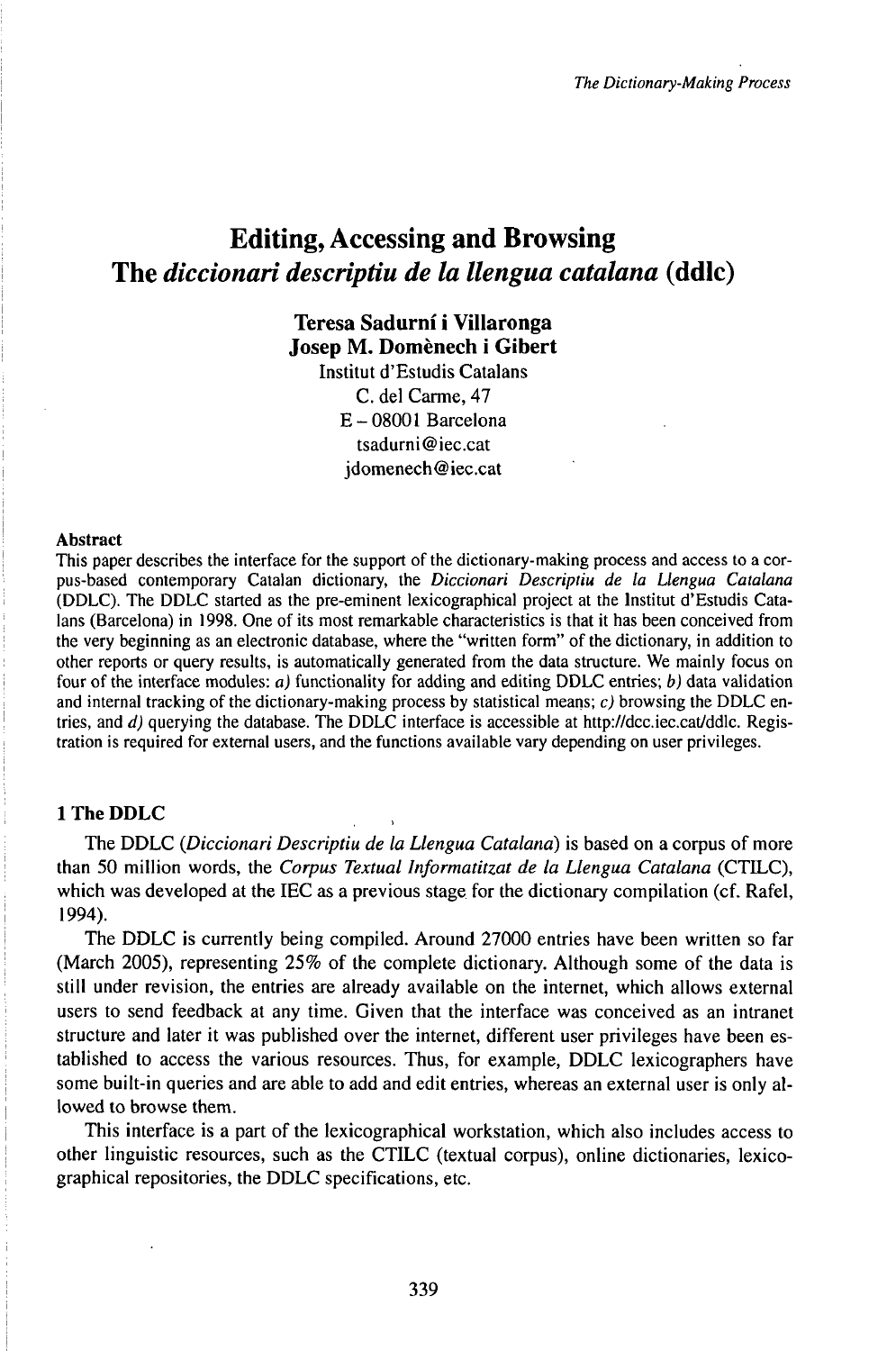• The demonstration is structured in 4 parts, which match the 4 main interface modules:

(1) Adding and editing DDLC entries

(2) Data validation and internal tracking of the dictionary-making process by statistical means

(3) Browsing the DDLC entries

(4) Querying the database

### **2 Adding and editing DDLC entries**

The DDLC was conceived from the very beginning as an electronic dictionary, and therefore all the data are stored in a database. This gives us the flexibility to produce different kinds of outputs, depending on the requirements we need. It also increases the internal coherence of the data and its further validation, as well as provides a user-friendly way for lexicographers to add new entries and especially to edit them.

We will first see some of the functionalities available to add and edit the dictionary entries, in this case considered as a sum of different structural elements (syntactic pattern, constraints on this pattern, collocations, definition, examples, derived forms, phrases, etc).

The interface has been built up taking these structural elements into account and the lexicographers have access both to the specific piece of information itself and to the related information. They can browse the whole entry any time, since the "written form" of the dictionary is automatically generated from the data structure.

We start by selecting the entry of the dictionary itself, and the data available for browsing or editing is structured in the following way:

• Header: headword, part of speech; inflectional information; usage range: an index from <sup>1</sup> to 5 that shows the relative importance of the word within the corpus; morphological profile: usage of the different inflectional forms.

• Senses: definition, syntactic pattern, semantic constraints on the pattern, collocations, examples, syntactic conversions.

• Phrases: headword, part of speech; senses: same structure as the main entry, except syntactic conversions.

• Variations on the headword.

• Derived forms: headword; part of speech; type of process; sense on which the derived form can be applied; collocations; examples.

• Additional information: senses found in the lexicographical repository which have not been documented in our corpus.

• Subsidiary entries: derived forms or formal variations on the headword. These entries only contain a link to the main entry.

For further explanation of the data structure, cf. Rafel, Soler (2006).

## **3 Data validation and internal tracking of the dictionary-making process by statistical means**

This functionality is used exclusively by the coordination staff in the DDLC project in order to follow the dictionary data and compilation process up. It includes features such as: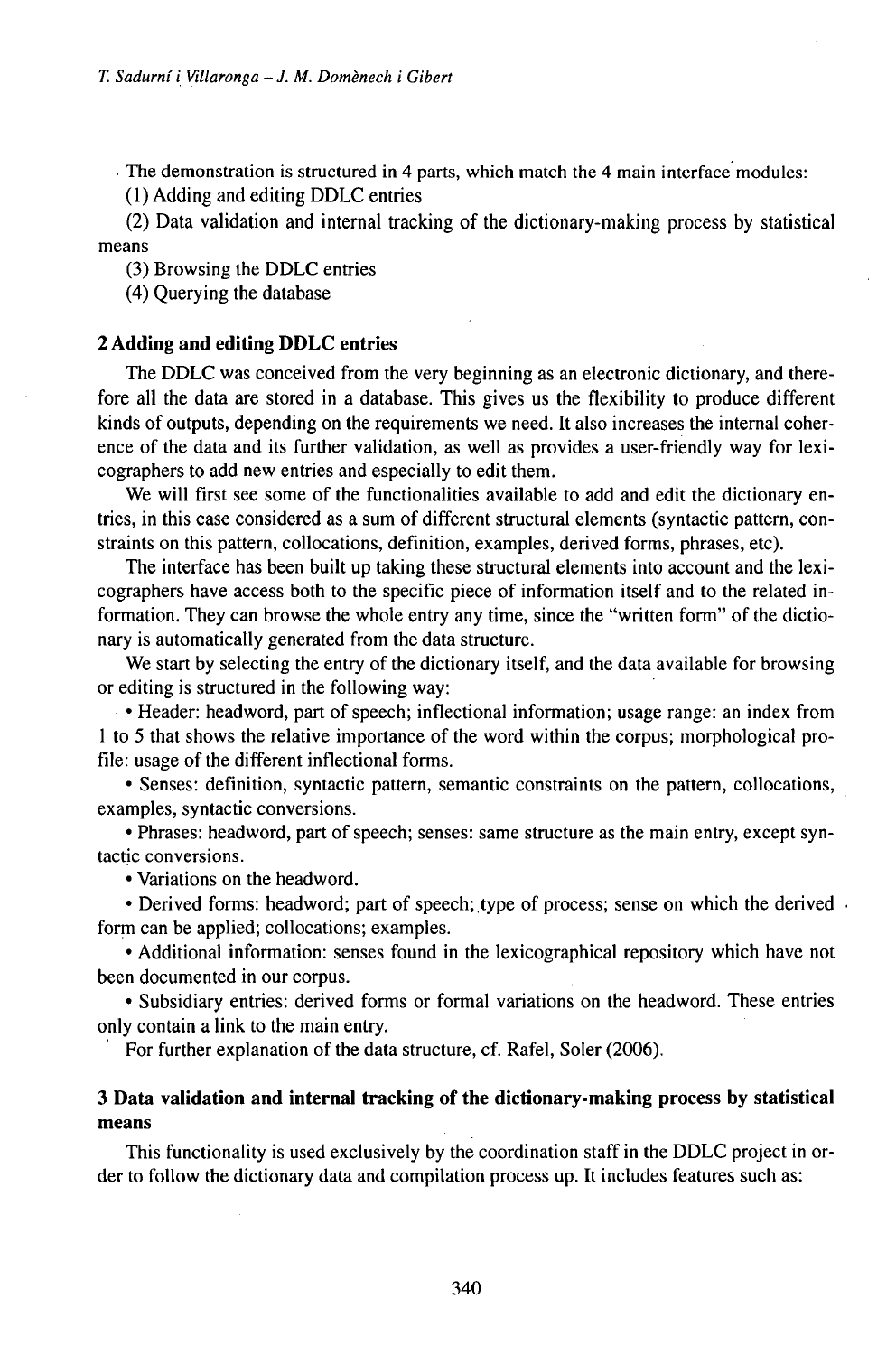• Task management: assignment of entries; retrieval and change of the status of the entries, etc.

• Entry management: list of currently written entries; status of an entry; list of entries written as a group, etc.

• Compilation process follow-up: annual report (amount of entries written per month, average per month, average per year, etc.); statistical information of the lexicographer (total amount of entries per lexicographer, total amount of entries per year, total amount of entries per lexicographer and year, average of entries per lexicographer and month, average of entries per lexicographer and year, etc.); list of entries per lexicographer (can be limited to a certain period of time); statistical information of the data (total amount and average for each piece of information), etc.

• Queries: definitions lexicon; information about links within definitions; information about examples (list of publications or authors  $-$  included in the corpus  $-$  quoted in the dictionary - sorted alphabetically or by the amount -, publications not exemplified in the dictionary, statistical information according to typology, period of time, etc.); distribution of the usage range within the entries, etc.

#### **4 Browsing the DDLC entries**

This functionality is available for both internal and external access and it corresponds to the platform for publishing the DDLC over the internet. Internal users can browse all the entries that have been created so far, including the ones which are being written, whereas external users can only access the entries that have been delivered as finished by the lexicographer. We must remark here that the process of data validation and internal coherence check-up is done in parallel with the dictionary compilation, and therefore some entries could be modified later.

Entries may be accessed either by typing the entry or by typing a pattern to get a list of entries that match the pattern. The dictionary entry is generated automatically live from the data structure.

This online version of the DDLC makes use of the electronic format in several ways: to retrieve the necessary information to understand some elements of the structure, to access another sense in a synonymic definition, to check which other entries have a link to the current one, to obtain a list of other senses with the same genus or pattern, or to obtain the full reference of the publications quoted as examples.

# **5 Querying the database**

Querying the database is only available for members of the DDLC staff. It is a set of built-in queries that sometimes can be parameterized, especially for sorting the results or filtering information.

Nowadays, this functionality includes queries such as:

- definitions with the string x within the extrinsic element
- definitions with the genus x
- definitions that contain the string x